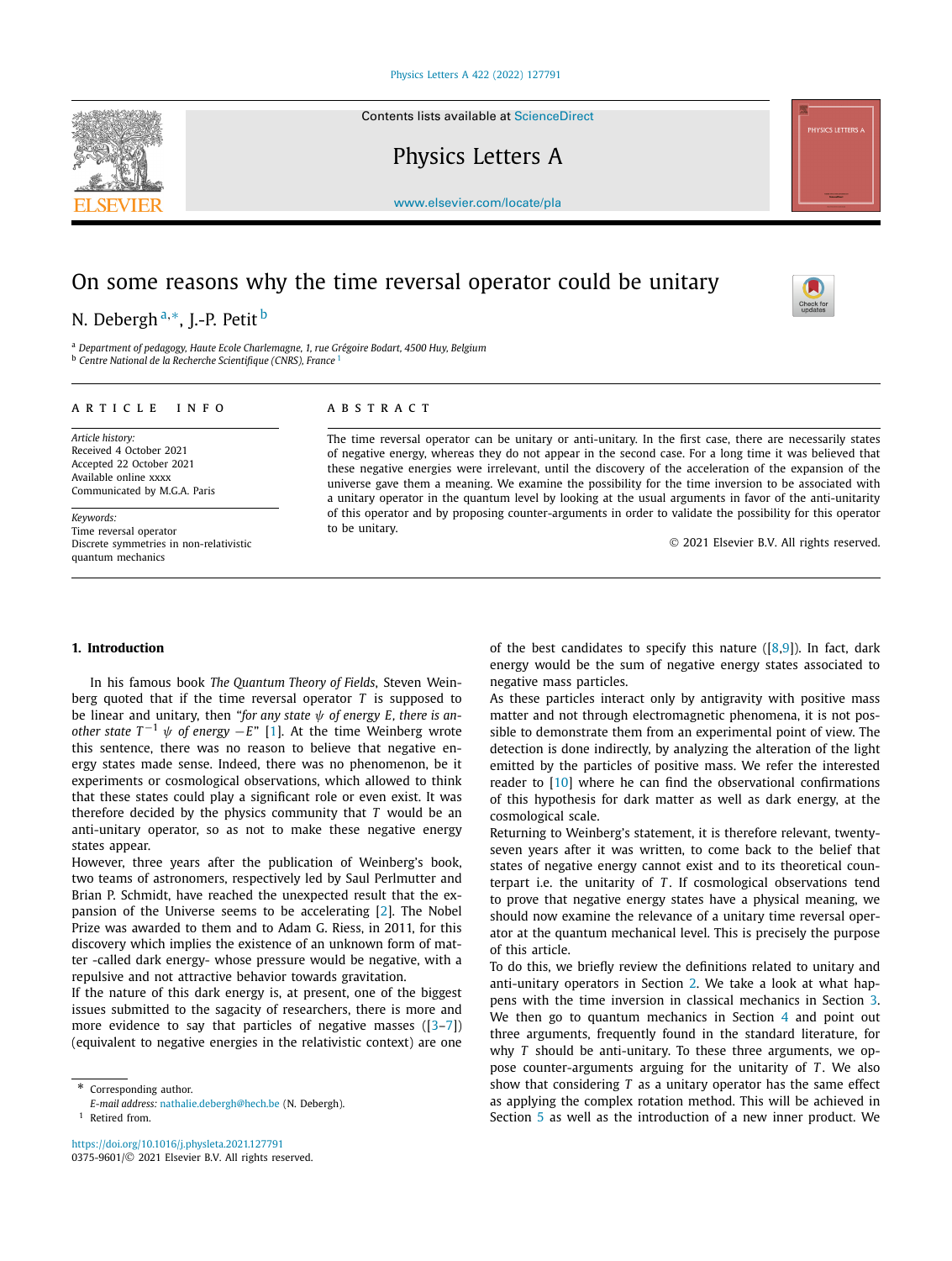<span id="page-1-0"></span>finally conclude by listing in a table the characteristics of the two options: *T* unitary or anti-unitary.

#### **2. Definitions**

Since Wigner's symmetry representation theorem [[11\]](#page-4-0), we know that a symmetry operator i.e. an operator preserving transition probabilities, is necessarily unitary or anti-unitary. As a reminder, a unitary operator *T* is such that

$$
T^{\dagger}T = TT^{\dagger} = I \tag{1}
$$

 $(T^{\dagger})$  being the adjoint of *T*).

Linearity is defined through

$$
T(c1|\psi 1\rangle + c2|\psi 2\rangle) = c1 T |\psi 1\rangle + c2 T |\psi 2\rangle ,
$$
  
\n
$$
c1, c2 \in \mathbb{C}, \forall |\psi 1\rangle, |\psi 2\rangle.
$$
 (2)

Such an operator preserves the scalar product (and thus the probabilities)

$$
\langle \psi 1 | \psi 2 \rangle = \langle T \psi 1 | T \psi 2 \rangle \tag{3}
$$

An anti-unitary operator returns the complex conjugate of this scalar product (but therefore also preserves the probabilities)

$$
\langle \psi 1 | \psi 2 \rangle^* = \langle T \psi 1 | T \psi 2 \rangle \tag{4}
$$

It is thus anti-linear

$$
T(c1|\psi 1\rangle + c2|\psi 2\rangle) = c1^* T |\psi 1\rangle + c2^* T |\psi 2\rangle, \ \forall |\psi 1\rangle, |\psi 2\rangle
$$
\n(5)

This theorem has since been generalized under the name of Uhlhorn's theorem [\[12](#page-4-0)]. The latter is based on a less restrictive assumption: it is sufficient to request that

$$
\langle \psi 1 | \psi 2 \rangle = 0 \iff \langle T \psi 1 | T \psi 2 \rangle = 0 \tag{6}
$$

to ensure that *T* is either unitary or anti-unitary.

In any case, the conclusion is the same: a symmetry operator is necessarily unitary or anti-unitary.

When the symmetry concerns continuous transformations (translations, rotations, ...), the choice is obvious: the operator is necessarily unitary. The reason is simple. For these transformations, we have:

 $U(a)U(b) = U(c)$ 

For instance, let us consider the transformation

$$
U(a): |\psi(x)\rangle \to |\psi(x-a)\rangle
$$

representing the translation, according to the parameter *a*, in the wave functions space. If we expand  $|\psi(x-a)\rangle$  with a Taylor series expansion, we get

$$
|\psi(x)\rangle - a\frac{d}{dx}|\psi(x)\rangle + \dots + (-1)^n a^n \frac{d^n}{dx^n}|\psi(x)\rangle + \dots = e^{-a\frac{d}{dx}|\psi(x)\rangle}
$$

Thus, in this case, we identify

$$
U(a) \equiv e^{-a\frac{d}{dx}}
$$

It is then obvious that  $U(a)U(b) = U(c)$  is true with  $c = a + b$ .

Now, due to this result, a composition of two unitary operators as well as a composition of two anti-unitary operators is automatically unitary. This fixes univocally the unitarity of *U*.

The same is not true for discrete symmetries, of which time reversal is a part. In this case, the nature of the symmetry operator is left to the choice of the physicists and, as far as time reversal is concerned, this choice is (almost) unanimously fixed as being the anti-unitarity.

From now on, we investigate the other possibility: *T* is unitary.

### **3. A little detour through classical mechanics**

The time inversion in classical mechanics is defined by

$$
t \to -t \tag{7}
$$

and its impact on the variables of the phase space is

$$
\vec{r} \to \vec{r}, \ \vec{v} = \frac{d\vec{r}}{dt} \to -\vec{v} \tag{8}
$$

It is customary to consider indifferently the velocity  $\vec{v}$  or the momentum  $\vec{p}$  to characterize the phase space. Yet, in the case at hand i.e. the consideration of time reversal, the difference is going to be crucial. Indeed, there are as many expressions of momentum in classical mechanics as there are Lagrangians or Hamiltonians, whereas there is only one for velocity.

For example the Lagrangian of classical electrodynamics is given by

$$
L = T - V = \frac{1}{2}m\vec{v}\cdot\vec{v} - q\phi + q\vec{v}\cdot\vec{A}
$$
 (9)

(*q* is the electric charge,  $\phi$  the scalar potential, and  $\vec{A}$  the vector potential). Momenta are defined by

$$
\vec{p} = \frac{\partial L}{\partial \vec{v}}\tag{10}
$$

which gives rise here to

$$
\vec{p} = m\vec{v} + q\vec{A} \tag{11}
$$

The only way to ensure that the momentum changes sign under time reversal is thus to force the potential vector to change sign, too. However, if we consider f.i. the (frequently used) case of a constant magnetic field

$$
\vec{B} = B\vec{e}_z, B = constant
$$
\n(12)

and the associated vector potential

$$
\vec{A} = -\frac{B}{2}\vec{e}_x + \frac{B}{2}\vec{e}_y
$$
\n(13)

we see clearly that this constraint of change of sign does not make sense.

Consequently, and in agreement with Albert [[13](#page-4-0)], we conclude that the momentum does not necessarily change sign under time inversion: in some cases (the free case, for instance), it does and in other cases (as recalled above), it doesn't.

#### **4. The quantum time reversal operator: unitary or anti-unitary?**

The quantum definition of a time-reversal operation is

$$
\psi(\vec{r},t) \to \mathbf{T}\tau \psi(\vec{r},t) \tag{14}
$$

In this definition, **T** is a matrix while  $\tau$  acts on  $\psi(\vec{r},t)$  to give rise to

$$
\psi(\vec{r},-t)
$$

if the time-reversal operator  $T \equiv T\tau$  is unitary and

*ψ*∗*(r,*−*t)*

if it is anti-unitary.

As mentioned in the Introduction, it is commonly agreed that *T* is anti-unitary. However some discordant voices are raised to oppose this choice. For example, Albert [\[13\]](#page-4-0) and Callender [\[14\]](#page-4-0) claim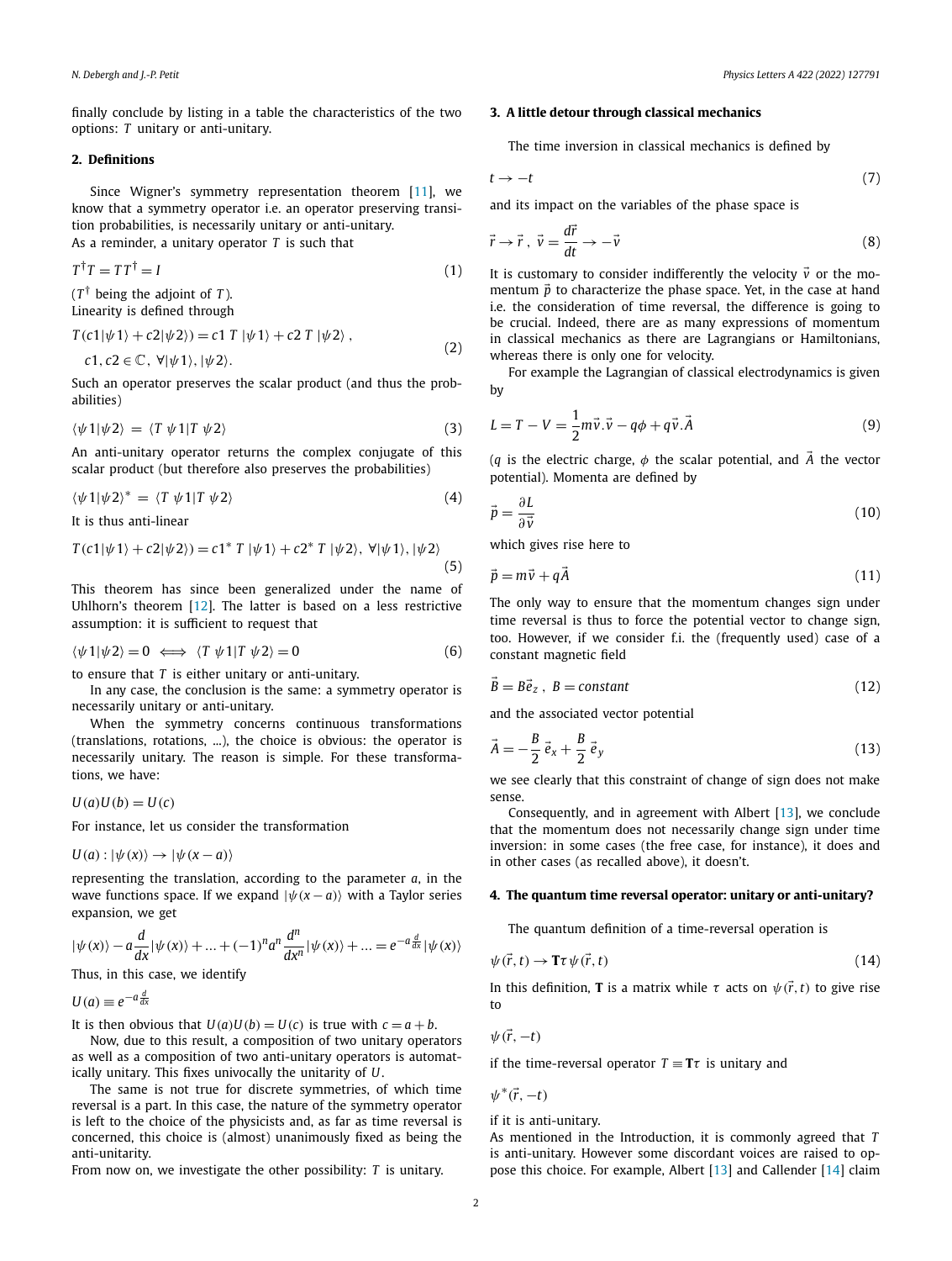<span id="page-2-0"></span>that time reversal has to be defined just as the classical time reflection [\(7\)](#page-1-0). Obviously, this is equivalent to considering *T* as the (unitary) identity operator (**T** is then the identity matrix while *τ* corresponds to the unitary choice). Other unitary proposals for *T* can be found in [\[15](#page-4-0)] and [[16\]](#page-4-0) when the Dirac equation/field is under study.

Despite these few proposals, the majority of physicists are convinced that only the anti-unitarity of *T* is a valid option. Let us examine their arguments and see what these arguments become in the light of the unitarity of time reversal.

### *4.1. Argument 1: the quantum momentum must change sign, like its classical version*

If we accept this point and if we remember that the momentum has been quantized through

$$
\vec{p} = -i\bar{h}\vec{\nabla}
$$
\n(15)

and as neither the Dirac constant  $\bar{h} (= \frac{h}{2\pi})$  nor the gradient can be transformed by  $T$ , we are left with one option only: change the sign of *i*, and this is precisely the role of an anti-unitary operator. Moreover, this ensures the invariance of the fundamental relation of quantum mechanics (in the following equation, we write with bold letters the quantities which change sign under the action of *T* )

$$
[x_j, \mathbf{p_k}] = \mathbf{i} \,\overline{h} \,\delta_{jk} \tag{16}
$$

Let's come to the counter-argument. As we have seen in the first Section, the classical momentum does not necessarily change sign. So why should the quantum momentum do so? It is also selfconsistent to ask for the status-quo for the momentum and the invariance for the relation (16) since, as well the left as the right member, do not undergo any change of sign with a unitary temporal inversion.

Close to this point, we find Callender's [\[14\]](#page-4-0) saying that the Ehrenfest theorem implies

$$
\frac{d\langle\vec{r}\rangle}{dt} = \frac{1}{m} \langle\vec{p}\rangle \tag{17}
$$

and, consequently, the mean value of  $\vec{p}$  has to change sign. Besides the fact that Callender himself would say a few years later [\[17\]](#page-4-0) that he was not totally convinced by this argument, we could mention that, once again, this point is not valid anymore for other choices of Hamiltonians. For instance, the Pauli Hamiltonian leads to

$$
\frac{d\langle\vec{r}\rangle}{dt} = \frac{1}{m} \langle(\vec{p} - q\vec{A})\rangle \tag{18}
$$

which has no reason to be invariant under *T* .

Ehrenfest's theorem is therefore not invariant under time inversion, whether *T* is unitary or anti-unitary (and it is clear that to ask for the invariance of all relations is a challenge, and a useless one at that). Nevertheless, we will find back the results associated with anti-unitary *T* i.e. the invariance of the Ehrenfest theorem in some cases, by passing to unitarity provided we generalize the inner product. This will be done in section [5.](#page-3-0)

On the contrary, the fundamental relation (16) of quantum mechanics is invariant, whether *T* is anti-unitary or unitary

#### *4.2. Argument 2: a unitary time reversal operator leads to negative energies*

As mentioned in the Introduction, this is the main argument for rejecting a unitary time reversal operator. This was already stated in [[1](#page-4-0)].

In 2016, Robert formally showed [[18](#page-4-0)] that, given the following three assumptions on the Hamiltonian *H*

$$
\begin{cases} \langle \psi | H | \psi \rangle \ge 0, \forall \psi \\ H \ne 0 \\ T e^{\frac{i}{h} H t} T^{-1} = e^{-\frac{i}{h} H t} \end{cases}
$$

then *T* is necessarily anti-unitary.

The second assumption is trivial and the third one comes from

$$
T e^{\frac{i}{\hbar}Ht} T^{-1} = e^{T \frac{i}{\hbar}Ht} T^{-1}
$$
\n(19)

implying

$$
T \, iH \, T^{-1} = -iH \tag{20}
$$

If *T* is unitary, then it means that it has to anticommute with *H*

$$
HT = -TH \tag{21}
$$

Now, *T* as a symmetry, must preserve the scalar product. It follows that

$$
\langle \psi | H \psi \rangle = \langle T \psi | TH \psi \rangle = -\langle T \psi | HT \psi \rangle \tag{22}
$$

And there we are faced with a state  $T |\psi\rangle^2$  which is of negative energy since  $\langle \psi | H \psi \rangle \ge 0$ , by assumption. Roberts therefore eliminates the fact that *T* is unitary since this contradicts his first assumption.

Let's come to the counter-argument. Nothing says that all energies must be positive. As mentioned in the Introduction, there is even more and more evidence that negative energy states have to play a prominent role in cosmology. If this observation holds true in the years to come, the unitarity of the time reversal will have to be considered.

#### *4.3. Argument 3: the invariance of the Schrödinger equation*

If we follow the tradition of having *T* anti-unitary, the Schrodinger equation

$$
i\bar{h}\frac{\partial\psi}{\partial t} = -\frac{\bar{h}^2}{2m}\Delta\psi + V\psi
$$
 (23)

is indeed invariant while the unitary version seems to lead to a variable one.

To better understand, we must go back to the origins and thus to the set of six papers published by Schrödinger in 1926 [\[19\]](#page-4-0). The starting point of Schrödinger was to find an equation, similar to that of the waves, whose solutions would be of the plane wave type

$$
\psi_1 = A_1 \, e^{-\frac{i}{\hbar}(Et - \vec{p}.\vec{x})} \,, \, \psi_2 = A_2 \, e^{-\frac{i}{\hbar}(Et + \vec{p}.\vec{x})} \,, \, A_1, A_2 \in \mathbb{C} \tag{24}
$$

After a first proposal, he highlighted what he put forward as the (real) equation of non-relativistic quantum mechanics

$$
(\Delta - \frac{2m}{\bar{h}^2} V)^2 \psi(\vec{r}, t) + \frac{4m^2}{\bar{h}^2} \frac{\partial^2 \psi(\vec{r}, t)}{\partial t^2} = 0
$$
 (25)

or, by the usual factorization of the wavefunction,

$$
((\Delta - \frac{2m}{\bar{h}^2} V)^2 - \frac{4m^2}{\bar{h}^2} E^2) \phi(\vec{r}) = 0
$$
 (26)

This (fourth-order) equation is obviously invariant under time reflection but also admits solutions with negative energies. It is

<sup>&</sup>lt;sup>2</sup> Note that Weinberg [[1](#page-4-0)] mentioned the state  $T^{-1}|\psi\rangle$  instead of  $T|\psi\rangle$ ; this is obviously equivalent since  $T^2 = I$ .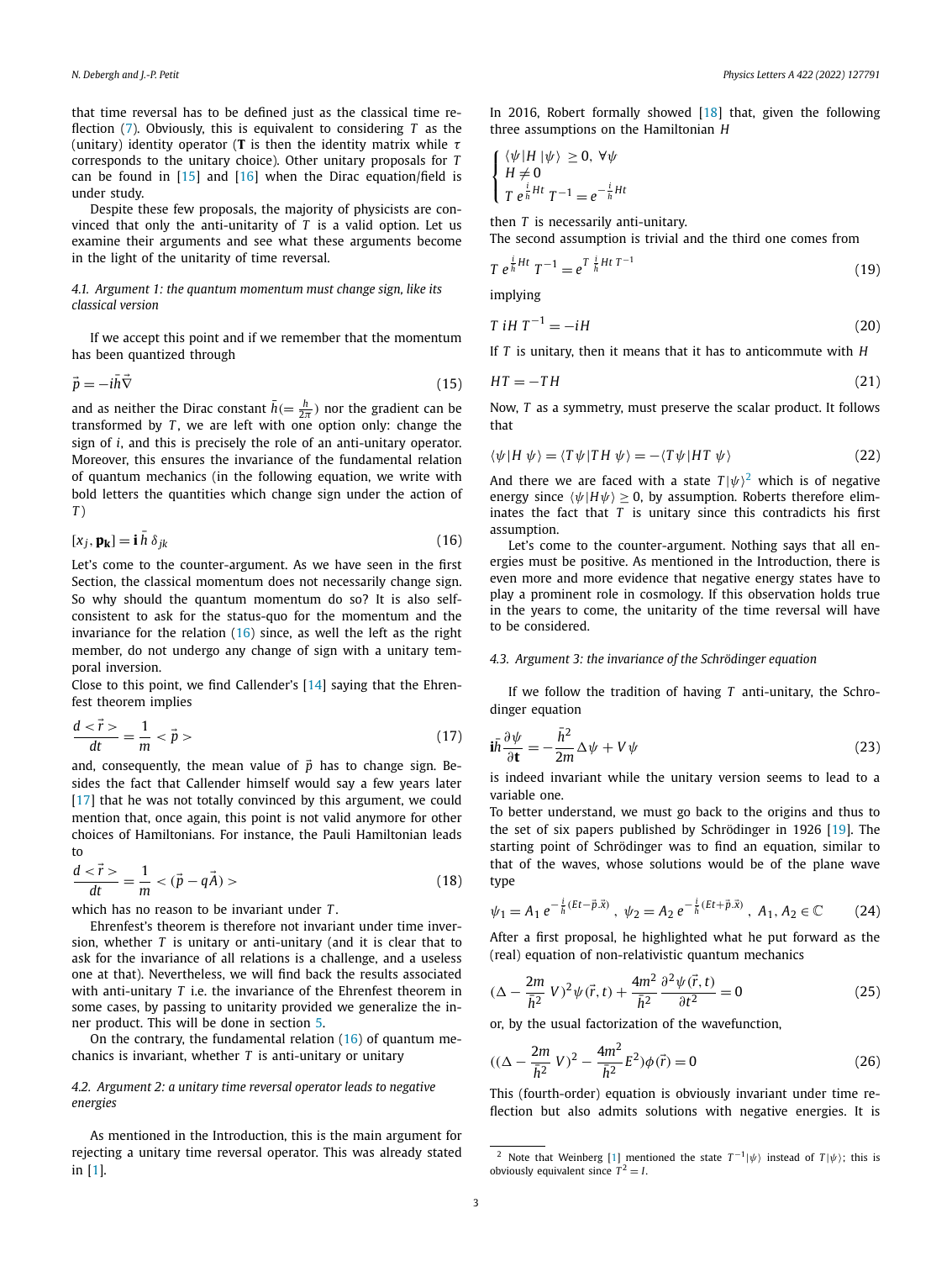<span id="page-3-0"></span>particularly easy to convince oneself of this by considering the example of the one-dimensional harmonic oscillator for which

$$
V = \frac{1}{2}m\omega^2 x^2\tag{27}
$$

and

$$
((\Delta - \frac{m^2 \omega^2}{\bar{h}^2} x^2)^2 - \frac{4m^2}{\bar{h}^2} E^2) \phi(\vec{r}) = 0
$$
 (28)

Indeed the usual solutions arise

$$
\phi(x) = \sqrt[4]{\frac{m\omega}{\pi\bar{h}2^{2n}(n!)^2}} e^{-\frac{m\omega x^2}{2\bar{h}}} H_n(\sqrt{\frac{m\omega}{\bar{h}}}x)
$$
(29)

but with positive as well as negative energies

$$
E = \pm \bar{h}\omega(n + \frac{1}{2}), \quad n = 0, 1, 2, \dots
$$
 (30)

Given the technical difficulties that a fourth-order equation could cause, Schrödinger then proposed a final version that would simplify the calculations

$$
(\Delta - \frac{2m}{\bar{h}^2}V \pm \frac{2im}{\bar{h}}\frac{\partial}{\partial t})\psi(\vec{r},t) = 0
$$
\n(31)

(see Eq (32) of [[20](#page-4-0)]).

The sign ambiguity in front of the time derivative clearly leaves room for both negative and positive energies and thus for the unitarity of *T* (see argument 2). This means that the *complete* Schrödinger equation, with the two possible signs in front of the time derivative, is invariant under unitary time inversion. This equation can take a matrix form

$$
i\bar{h}\sigma_3 \frac{\partial \psi(\vec{r},t)}{\partial t} = -\frac{\bar{h}^2}{2m} \Delta \psi(\vec{r},t) + V \psi(\vec{r},t)
$$
(32)

 $(\sigma_3)$  is the usual -diagonal- Pauli matrix) or, equivalently

$$
i\bar{h}\frac{\partial\psi(\vec{r},t)}{\partial t} = (-\frac{\bar{h}^2}{2m}\Delta + V)\sigma_3\psi(\vec{r},t)
$$
\n(33)

As a unitary time reversal operator has to anticommute with *H* (see Eq. [\(21\)](#page-2-0)), it can be realized for instance through

$$
T = \sigma_2 \tag{34}
$$

up to a multiplicative constant of norm equal to 1. The action of this operator is to reverse the components of the  $\psi$ , i.e., to reverse the signs of the energies.

Let us also mention that the equation  $(33)$  has some common points with the supersymmetric version of quantum mechanics [\[21\]](#page-4-0) such as two components for the Hamiltonian, one of them leading to negative energies, or the presence of an anticommutation relation (Eq.  $(21)$  $(21)$ ). However, there are not (fermionic) supercharges here. Instead, we notice, taking the one-dimensional harmonic oscillator, that

$$
H = \left(-\frac{\bar{h}^2}{2m}\frac{d^2}{dx^2} + \frac{1}{2}m\omega x^2\right)\sigma_3 = \frac{\bar{h}\omega}{2}\{A, A^{\dagger}\}\tag{35}
$$

with

$$
A = \begin{pmatrix} a & 0 \\ 0 & \alpha a^{\dagger} \end{pmatrix}, A^{\dagger} = \begin{pmatrix} a^{\dagger} & 0 \\ 0 & \beta a \end{pmatrix}, \ \alpha \beta = -1 \tag{36}
$$

being defined in terms of the usual annihilation and creation operators

$$
a = \sqrt{\frac{\bar{h}}{2m\omega}} \left(\frac{d}{dx} + \frac{m\omega}{\bar{h}}x\right), \ a^{\dagger} = \sqrt{\frac{\bar{h}}{2m\omega}} \left(-\frac{d}{dx} + \frac{m\omega}{\bar{h}}x\right) \tag{37}
$$

The relation of the Heisenberg algebra

$$
[A, A^{\dagger}] = I \tag{38}
$$

obviously holds true.

We immediately see that the operators (36) are not adjoint to each other, with respect to the usual scalar product.

To see more clearly what is behind this, let us go to the following Section.

### **5. A unified approach from both perspectives**

So far, we have developed arguments related to the unitarity of the time reversal operator to highlight negative energies. We claim now that we can see similar results i.e. the emergence of negative energy states, by rotating spatial coordinates.

To enlighten this statement, we use the method of complex coordinate rotation first introduced with a real exponential (related to the dilatation group [\[22,23](#page-4-0)]) and then extended to a complex exponential (for a review, see  $[24]$ ) acting on the spatial coordinates:

$$
x \to x(\theta) = e^{i\theta} x \tag{39}
$$

This change of variables has been introduced in a different context than the one considered here i.e. the study of quasi-bound resonance states having a complex spectrum.

Nevertheless, we use this new coordinate system here to define generalized annihilation and creation operators through

$$
a(\theta) \equiv \sqrt{\frac{\bar{h}}{2m\omega}} (e^{-i\theta} \frac{d}{dx} + e^{i\theta} \frac{m\omega}{\bar{h}} x) = \sqrt{\frac{\bar{h}}{2m\omega}} (\frac{i}{\bar{h}} p(\theta) + \frac{m\omega}{\bar{h}} x(\theta))
$$
(40)

$$
a^{\dagger}(\theta) = \sqrt{\frac{\bar{h}}{2m\omega}} \left( -e^{-i\theta} \frac{d}{dx} + e^{i\theta} \frac{m\omega}{\bar{h}} x \right)
$$

$$
= \sqrt{\frac{\bar{h}}{2m\omega}} \left( -\frac{i}{\bar{h}} p(\theta) + \frac{m\omega}{\bar{h}} x(\theta) \right)
$$
(41)

It is straightforward to convince ourselves that

$$
[a(\theta), a^{\dagger}(\theta)] = 1 \tag{42}
$$

as well as

$$
\frac{\bar{h}\omega}{2}\{a(\theta), a^{\dagger}(\theta)\} = H(\theta) = -e^{-2i\theta} \frac{\bar{h}^2}{2m} \frac{d^2}{dx^2} + \frac{1}{2}e^{2i\theta}m\omega^2 x^2
$$
 (43)

It is then clear that the positive-energy Hamiltonian corresponds to  $\theta = 0$  (or  $x(\theta) = x$ ) while the negative-energy one is related to  $\theta = \frac{\pi}{2}$  (or  $x(\theta) = ix$ ). Solving

$$
H(\theta)\phi = E\phi \tag{44}
$$

we are led to

$$
E = -\bar{h}\omega\epsilon(n + \frac{1}{2}), \ n = 0, 1, 2, \dots
$$
 (45)

and the usual eigenstates (29). Here  $\epsilon$  is defined according to

$$
\epsilon = -1 \text{ if } \theta = 0, \ \epsilon = 1 \text{ if } \theta = \frac{\pi}{2}
$$
 (46)

We thus recover the results (29)–(30) of the real (fourth-order) equation.

As the complex rotation method has no impact on the eigenvectors for the oscillator potential, we can introduce a new inner product